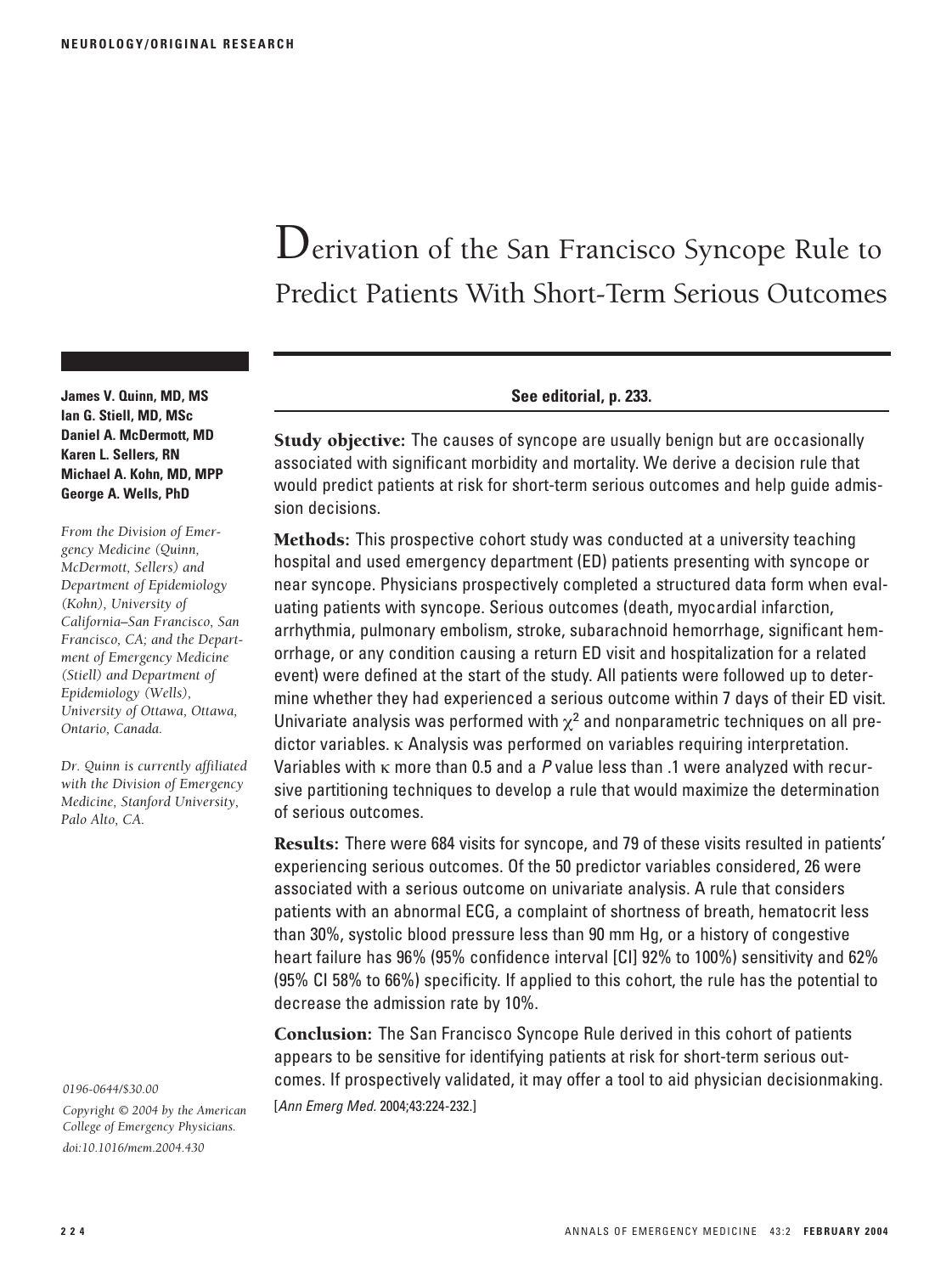#### Capsule Summary

## *What is already known on this topic*

Many patients are admitted to the hospital because of concerns about potential life-threatening causes of syncope even though the etiology in most patients is benign. Previously, some studies have shown that characteristics such as an abnormal ECG may predict higher complication rates.

#### *What question this study addressed*

This study of 684 patients prospectively derived a decision rule that attempts to predict patients at greater risk for short-term (7 days) serious outcome.

## *What this study adds to our knowledge*

The 5 risk factors identified in this study (ie, abnormal ECG, anemia, dyspnea, systolic hypotension, history of congestive heart failure) were 96% sensitive in identifying patients who developed short-term serious outcomes and might have reduced admissions by 10%.

## *How this might change clinical practice*

This clinical decision rule requires validation before emergency physicians should use it. If validated, such a rule could be useful in reducing inpatient admission and allowing safe outpatient evaluation of syncope.

# INTRODUCTION

Syncope is a transient loss of consciousness with a return to pre-existing neurologic function. The lifetime risk of fainting is 1 in 4, and 1% to 2% of all emergency department (ED) visits and hospital admissions are related to a transient loss of consciousness.<sup>[1-](#page-7-0)6</sup> More than a million people are evaluated for syncope each year in the United States, with costs running in the billions of dollars.<sup>[7-9](#page-7-0)</sup>

Patients with syncope create a difficult diagnostic dilemma. Some patients will require emergency hospitalization for workup and treatment of life-threatening or potentially life-threatening causes, some should receive outpatient evaluation, and others need no fur-ther evaluation.<sup>[10,](#page-7-0)11</sup> The approach to the evaluation and disposition of these patients is considered one of the most difficult management issues facing physicians.<sup>[12](#page-7-0)</sup>

Extensive work has focused primarily on the diagnostic workup and treatment of patients presenting with syncope.[13-](#page-7-0)15Despite intensive diagnostic strategies, 20%to 50% of patients will still have unclear reasons for their syncope, with high-risk patients having death rates as high as 30% within the first year.<sup>[2,](#page-7-0)4,16,17</sup> Diagnostic yield can be improved with standardized clinical evaluation, <sup>[18](#page-7-0)</sup> and research has become more focused on risk stratifica-tion of patients.<sup>[19,](#page-7-0)20</sup> Current risk stratification has been based on serious outcomes at 1 year; however, this stratifi-

cation has limited value in determining which patients need aggressive diagnostic workup and warrant acute hospitalization.<sup>[21](#page-7-0)</sup> Recommendations for hospital admission should be based on the potential for adverse outcomes if further evaluation and workup is delayed. Several guidelines and recommendations are available, but no prospective study has focused on this issue.<sup>[11,1](#page-7-0)3-15</sup>

In recent work, we have determined that emergency physicians can accurately identify patients at risk for serious outcomes within 7 days of their initial visit; however, we found that they still admitted many patients with benign causes,<sup>[22](#page-7-0)</sup> which led us to believe that there was great potential for clinical decision rules to help guide the decision to admit patients presenting with syncope. In this study, we describe the derivation of the San Francisco Syncope Rule to help predict shortterm serious outcomes.

# MATERIALS AND METHODS

## **Study Setting and Participants**

This prospective cohort study was conducted at a large university teaching hospital and included patients presenting with acute syncope or near syncope as a reason for their ED visit. Research assistants prospectively screened patients with complaints of syncope, loss of consciousness, fall, collapse, seizure, light-headedness, tachycardia, bradycardia, shortness of breath, and chest pain. Exclusion criteria were altered mental status, alcohol- or illicit drug–related loss of consciousness, a definite seizure, or transient loss of consciousness caused by head trauma. A research nurse reviewed daily patient logs and ensured enrollment of all possible patients. Prospective patients were identified and brought to the attention of the attending physician, who made the final decision to enroll the patient. A study nurse completed follow-up on all patients to determine whether they had suffered a serious outcome by day 7. The Committee on Human Research at the University of California–San Francisco approved the study protocol without the need for informed consent.

## **Standardized Patient Assessment**

After assessing the patients, physicians completed a structured data form. The data form contained 50 predictor variables, which included 34 historical variables, 11 variables related to the physical examination, and 5 variables involving laboratory, radiograph, and findings on the ECG. These variables were determined to be the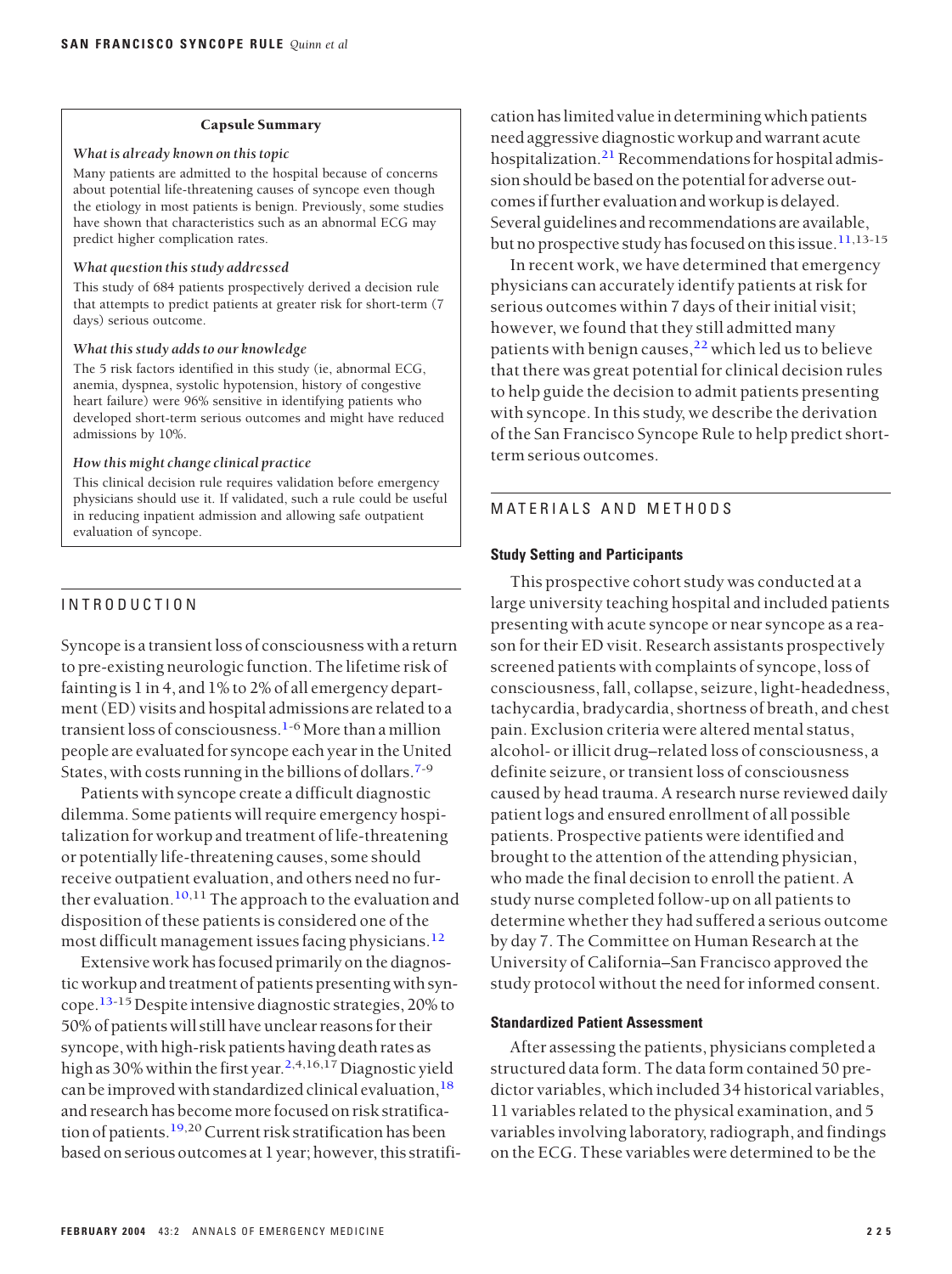most important from a review of the literature and a consensus of experts. Where possible, 2 physicians (attending physician and house staff) independently evaluated patients to measure agreement on subjective variables requiring interpretation. Only attending physician assessments were used in the analysis and derivation of the model. After completing the data form, the physicians treated and admitted patients in their usual manner without any specific study intervention.

## **Outcome Measures and Assessment**

We defined serious outcomes as death, myocardial infarction, arrhythmia, pulmonary embolism, stroke, subarachnoid hemorrhage, significant hemorrhage, or any condition causing or likely to cause a return ED visit and hospitalization for a related event. This definition was purposely broad and inclusive and was established before the start of the study.

Outcomes were determined by using the following definitions. Death was confirmed with findings in the medical record and death registry. The definition of myocardial infarction used in the study was any elevation of troponin or ECG change with an accompanying diagnosis of myocardial infarction on the discharge diagnosis and confirmed by the cardiology service involved in the care. For an arrhythmia to be considered a serious outcome, it had to be captured on monitoring and thought to have had a temporal relationship to the syncopal or near syncopal event. Pulmonary embolism was determined by ventilation perfusion scanning, computed tomography (CT) of the chest, or angiography. It also had to be confirmed on discharge diagnosis, and the patient needed to have received treatment for the pulmonary embolism or to have had it confirmed on autopsy. The diagnosis of stroke and subarachnoid hemorrhage was determined by discharge diagnosis, chart review to see whether the symptoms were temporally related to the admission, and confirmation that the admitting attending physician believed that the findings were thought to have been related or to have been a cause of the syncopal event. Significant hemorrhage was defined as any episode of syncope or near syncope associated with a source of bleeding that required transfusion. Any patients discharged from the ED or hospital after a syncopal event and then readmitted for the same or similar symptoms related to the initial syncopal event were considered to have had a serious outcome. Patients with related return visits who were not admitted were not considered to have had a serious outcome. Patients admitted who required an acute intervention during their stay that would have caused them to return

if they were discharged were also considered to have had a serious outcome. An acute intervention was any procedure required to treat a condition related to the patient's symptom of syncope, which included pacemaker insertion, surgery for valvular heart disease, balloon pump insertion, use of vasopressors, surgery to treat an abdominal aortic aneurysm, surgery for ruptured spleen, surgery for ruptured ectopic pregnancy, and endoscopic treatment of esophageal varices. Monitoring of patients, medication changes, and intravenous therapy for medications or rehydration were not considered acute interventions.

A trained research nurse and the principal investigator independently reviewed outcomes by using explicit criteria. Disagreements were discussed, and consensus was obtained. Both reviewers were blinded to the predictor variables when making their determination of a serious outcome. Day 7 outcomes were uniformly determined and reported, with patients having followup at different points according to their availability for follow-up and completion of investigations. Follow-up was completed by review of inpatient records, discussion with their primary physicians, or discussion with the patients or family members. In circumstances in which patients could not be found or located on followup, death records and admissions to local hospitals were checked.

# **Statistical Analysis**

All predictor variables were analyzed with univariate analysis with the  $\chi^2$  test for categorical variables and the Mann-Whitney rank sum test for continuous variables. Variables subject to interpretation were analyzed with  $\kappa$  or weighted  $\kappa$  statistics to measure physician agreement.[23](#page-7-0) Variables with *P* value lessthan .1 and  $\kappa$  greater than 0.5 were analyzed with recursive partitioning techniques to develop a model that would maximize the prediction of serious outcomes. The objective was to find the best combination of predictor variables (ie, those highly sensitive for detecting the outcome while achieving the maximal specificity). Recursive partitioning was performed with KnowledgeSEEKER software (KnowledgeStudio, version 3.1; Angoss Software International, Toronto, Ontario, Canada) by using variables with the strongest association with serious outcomes (highest  $\chi^2$  values), with 0.05 as the basis of partitioning, and by using significant manual override to allow for the selection of clini-cally appropriate variables.<sup>[24](#page-7-0)</sup> Our experience suggested that recursive partitioning was more suitable and efficient than automated models such as logistic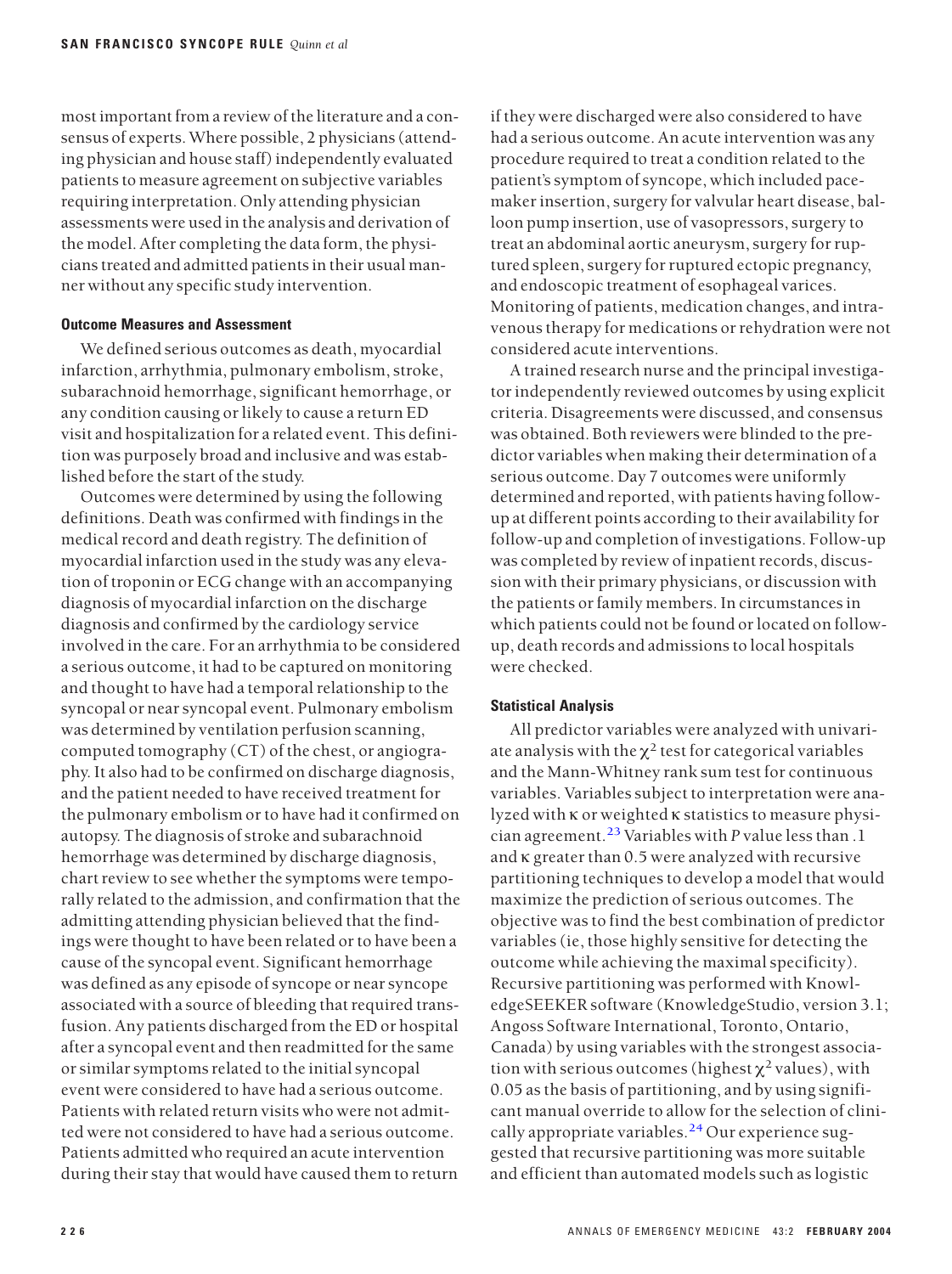regression when the objective is to correctly classify one outcome group at the expense of the other (ie, when high sensitivity is more important than overall accuracy); it was thus used as the primary multivariate method of analysis. By using a simple normal approximation method and assuming our serious outcome rate would be 10%, we determined that 62 patients would be required to have a 95% confidence interval (CI) with a total width of 15%.

# RESULTS

Syncope visits represented 1.4% of the 58,884 ED visits during the study period from July 1, 2000, until February 28, 2002. Fifty-five percent of all patients were admitted, 59% were women, and the average age was 62 years. All patients had some form of follow-up: 48% by medical record review, 37% with direct telephone follow-up, and 11% through telephone calls to the patient's physician; less than 4% required indirect follow-up through checks to local hospitals and the death registry. Of the 684 patients evaluated by attending physicians, 79 (11.5%) patients developed serious outcomes by day 7 (Table 1). Of the 50 predictor variables analyzed, 26 were significantly associated with a serious outcome by using a significance level of 0.1 ([Tables](#page-4-0) 2 and 3).

Variables associated with organic heart disease were all significant predictors of a serious outcome. These variables included increased age, a complaint of chest pain, and a history of coronary artery disease, arrhythmia, diabetes, or congestive heart failure. Physical findings such as rales, abnormal heart sounds, and either a systolic or diastolic murmur were also significantly associated with serious outcomes, as were the findings of a non–sinus rhythm or abnormal ECG (an ECG with new changes).

The use of anti-arrhythmic medications and diuretics was significantly associated with serious outcomes. No other cardiac medications were significantly associated with a serious outcome, except for nitrates. In this case, the use of nitrates was found in a greater proportion of patients who had a nonserious outcome, which was also the case for vagal symptoms, also more common in patients without serious outcomes.

Two physicians evaluated 265 patients independently, and agreement was calculated on variables subject to interpretation. Variables with significant agreement  $(k>0.5)$  were the presence of new changes on ECG (0.69; 95% CI 0.61 to 0.77) and ECG rhythm interpretation (0.56; 95% CI 0.45 to 0.67). The presence of a mur-

mur (0.50; 95% CI 0.37 to 0.63) and the presence of facial trauma (0.67; 95% CI 0.50 to 0.74) were the only physical findings with good agreement. The presence of rales had reasonable agreement (0.48; 95% CI 0.30 to 0.66), but new neurologic findings, abnormal CT findings, the presence of abnormal heart sounds, and the presence of vagal symptoms (0.33; 95% CI 0.20 to 0.46) had only fair agreement. The physical finding of carotid bruits was rare, and its presence had poor agreement (0.01; 95% CI 0 to 0.2).

Significant variables with good agreement were analyzed with multivariate models. Recursive partitioning techniques produced a clinically acceptable model that maximized the prediction of serious outcomes. The prediction variables in this model were combined into a simple algorithm, the San Francisco syncope rule. This clinical decision rule includes an abnormal ECG (not sinus rhythm or new changes compared with previous ECG), complaint of shortness of breath, hematocrit less than 30%, a triage systolic blood pressure less than 90 mm Hg, and a history of congestive heart failure ([Table](#page-4-0) [4;](#page-4-0) [Figure\)](#page-5-0).

#### **Table 1.**

*Characteristics of patients presenting with syncope*  $(N=684)$ .

| <b>Characteristic</b>                                | No. (%)            |  |
|------------------------------------------------------|--------------------|--|
|                                                      |                    |  |
| Age, y, mean (SD) [range]                            | $62.1(23)[10-102]$ |  |
| Female, No. (%)                                      | 403 (58.9)         |  |
| Admitted                                             | 376 (54.9)         |  |
| Admission length, days, median (IQR) [range]         | $2(1-3)$ [1-19]    |  |
| 1-Day admissions                                     | 161 (23.5)         |  |
| 2-Day admissions                                     | 74 (10.8)          |  |
| Syncope as primary complaint                         | 500 (73.1)         |  |
| Patients with serious outcomes by Day 7 <sup>t</sup> | 79 (11.5)          |  |
| Death                                                | 5(0.7)             |  |
| Cardiac causes                                       | 56 (8.2)           |  |
| Myocardial infarction                                | 21(3.1)            |  |
| Non-Q wave myocardial infarction                     | 12(1.8)            |  |
| Arrhythmia                                           | 30(4.4)            |  |
| Structural                                           | 5(0.7)             |  |
| Pulmonary embolism                                   | 5(0.7)             |  |
| Significant hemorrhage                               | 12(1.8)            |  |
| Gastrointestinal tract bleed                         | 10(1.5)            |  |
| Spontaneous ruptured spleen                          | 1(0.2)             |  |
| Ruptured ectopic pregnancy                           | 1(0.2)             |  |
| Subarachnoid hemorrhage                              | 3(0.4)             |  |
| Stroke syndromes                                     | 3(0.4)             |  |
| Other                                                | 5(0.7)             |  |
| Sepsis                                               | 1(0.2)             |  |
| Anemia                                               | 2(0.3)             |  |
| Readmit                                              | 2(0.3)             |  |
| IQR, Interquartile range.                            |                    |  |

\* All values are number (%) unless otherwise noted. † Some patients had >1 diagnosis as a cause for a serious outcome.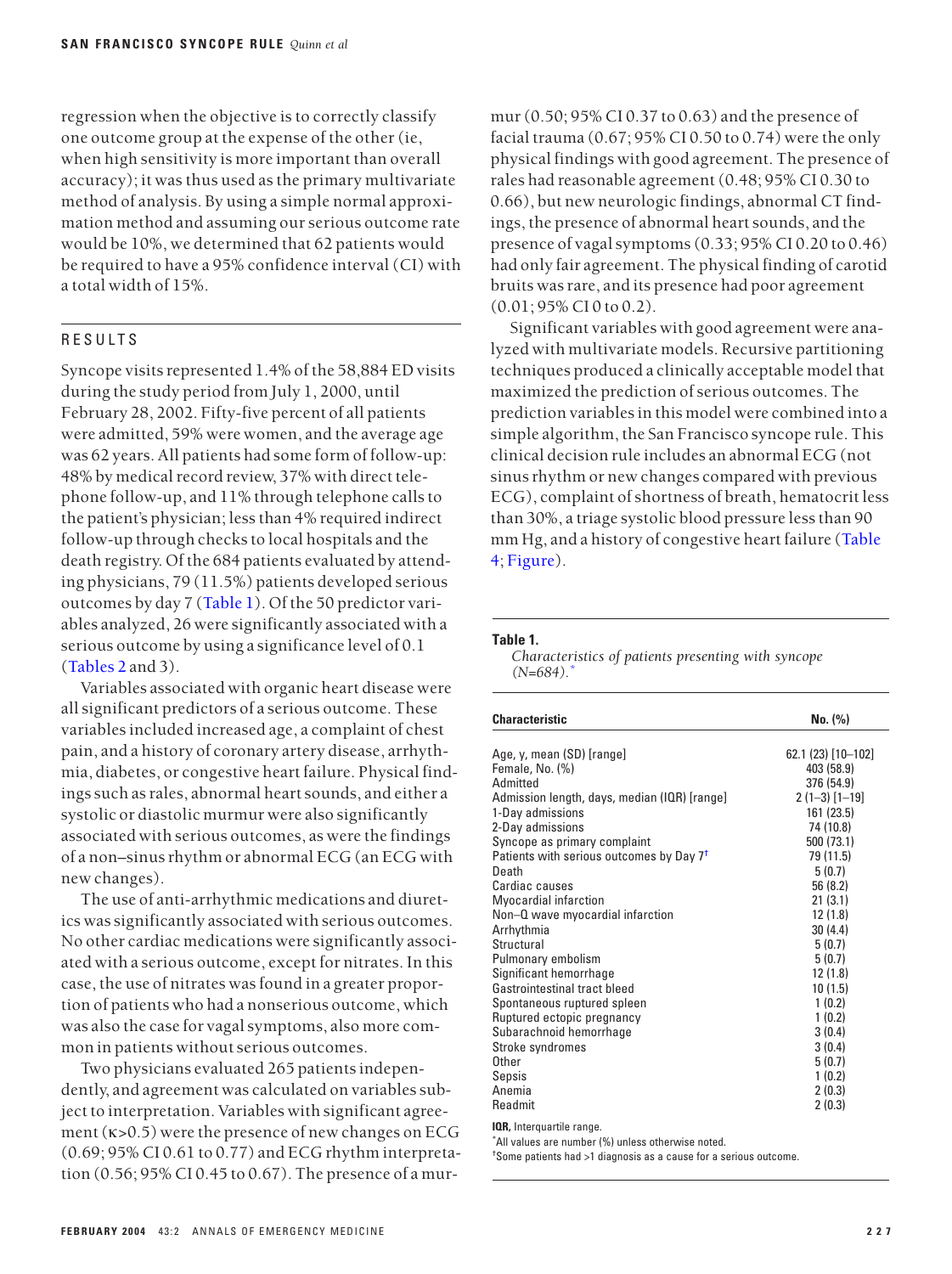<span id="page-4-0"></span>Applying the rule to this derivation set of patients would result in a sensitivity (for identifying 79 cases with serious outcomes) of 96.2% (95% CI 92% to 100%) and a specificity of 61.9% (95% CI 58% to 66%). We estimated that the rule would place 45% of patients at high risk, suggesting the need for admission, a potential 10% absolute reduction in the admission rate of 55% found in this cohort.

# LIMITATIONS

Clinical decision rules have generally been derived and validated to achieve 100% sensitivity. [25-3](#page-7-0)1 They can be hard and fast rules that in some instances can even

## **Table 2.**

*Historical predictor variables: univariate analysis. \**

| <b>Variable</b>                                                                                                                                                                                                                | <b>Serious</b><br><b>Outcome</b><br>$(N=79)$ | <b>Nonserious</b><br><b>Outcome</b><br>$(N=605)$ |
|--------------------------------------------------------------------------------------------------------------------------------------------------------------------------------------------------------------------------------|----------------------------------------------|--------------------------------------------------|
| <b>Presenting features</b>                                                                                                                                                                                                     |                                              |                                                  |
| Age, y, mean*                                                                                                                                                                                                                  | 75                                           | 61                                               |
| Female sex, %                                                                                                                                                                                                                  | 53.2                                         | 59.7                                             |
| Loss of consciousness, mean, s                                                                                                                                                                                                 | 86                                           | 84                                               |
| Witnessed, %                                                                                                                                                                                                                   | 58.2                                         | 57.4                                             |
| Postural change, %                                                                                                                                                                                                             | 15.2                                         | 14.5                                             |
| Standing position, %                                                                                                                                                                                                           | 59.5                                         | 53.9                                             |
| Prodrome, %                                                                                                                                                                                                                    | 31.6                                         | 38.8                                             |
| Exertional, %                                                                                                                                                                                                                  | 7.6                                          | 7.8                                              |
| Palpitations, %                                                                                                                                                                                                                | 5.1                                          | 3.8                                              |
| Diaphoresis, %                                                                                                                                                                                                                 | 15.2                                         | 15.0                                             |
| Incontinence, %                                                                                                                                                                                                                | 2.5                                          | 3.5                                              |
| Vomiting, %                                                                                                                                                                                                                    | 20.3                                         | 21.5                                             |
| Vagal symptoms, %                                                                                                                                                                                                              | 12.7                                         | 22.8                                             |
| Abdominal pain, %                                                                                                                                                                                                              | 3.8                                          | 2.8                                              |
| Back pain, %                                                                                                                                                                                                                   | 2.5                                          | 1.8                                              |
| Headache, %                                                                                                                                                                                                                    | 3.8                                          | 6.4                                              |
| Chest pain,* %                                                                                                                                                                                                                 | 15.2                                         | 7.6                                              |
| Shortness of breath,* %                                                                                                                                                                                                        | 22.8                                         | 5.5                                              |
| Medical history, %                                                                                                                                                                                                             |                                              |                                                  |
| Coronary artery disease <sup>*</sup>                                                                                                                                                                                           | 24.1                                         | 16.0                                             |
| Hypertension*                                                                                                                                                                                                                  | 39.2                                         | 28.9                                             |
| Congestive heart failure <sup>*</sup>                                                                                                                                                                                          | 17.7                                         | 4.5                                              |
| Arrhythmia <sup>*</sup>                                                                                                                                                                                                        | 19.0                                         | 7.1                                              |
| Diabetes <sup>*</sup>                                                                                                                                                                                                          | 16.5                                         | 8.3                                              |
| Syncope                                                                                                                                                                                                                        | 16.5                                         | 18.3                                             |
| <b>Stroke</b>                                                                                                                                                                                                                  | 1.3                                          | 3.8                                              |
| Seizure                                                                                                                                                                                                                        | 1.3                                          | 2.1                                              |
| Medication use, %                                                                                                                                                                                                              |                                              |                                                  |
| Diuretics*                                                                                                                                                                                                                     | 19.0                                         | 10.6                                             |
| Nitrates <sup>*</sup>                                                                                                                                                                                                          | 1.3                                          | 6.0                                              |
| Anti-arrhythmic*                                                                                                                                                                                                               | 11.4                                         | 4.0                                              |
| Calcium channel blockers                                                                                                                                                                                                       | 8.9                                          | 9.6                                              |
| <b>B-Blockers</b>                                                                                                                                                                                                              | 25.3                                         | 18.0                                             |
| $\alpha$ -Blockers                                                                                                                                                                                                             | 6.3                                          | 3.3                                              |
| Angiotensin-converting enzyme inhibitors                                                                                                                                                                                       | 16.5                                         | 12.4                                             |
| Viagra                                                                                                                                                                                                                         | 0.3                                          | 0.3                                              |
| If a shake a shake a sheare a shake a shake a shake the shake shake and shake a shake the shake shake the shake shake shake shake shake shake shake shake shake shake shake shake shake shake shake shake shake shake shake sh |                                              |                                                  |

\* Variables that were considered for entry into the multivariate model.

replace physician judgment.<sup>[32](#page-7-0)</sup> Such a rule for syncope, although desirable, would be an unrealistic goal for a symptom with diverse causes that is only occasionally diagnosed. However, we do think that this highly sensitive and specific derived rule may play an important role in physician decisionmaking and has benefits over unstructured physician judgment.<sup>[33](#page-7-0)</sup> Without 100% sensitivity, this rule should be viewed by physicians as a risk stratification tool to help with decisionmaking as opposed to a rule to replace judgment. Because of the limitations outlined here, physicians should wait for

## **Table 3.**

*Physical examination, tests, and laboratory findings: univariate analysis.\**

| <b>Variables</b>                               | <b>Serious</b><br><b>Outcome</b><br>$(N=79)$ | <b>Nonserious</b><br><b>Outcome</b><br>$(N=605)$ | к    |
|------------------------------------------------|----------------------------------------------|--------------------------------------------------|------|
| Vital signs at triage                          |                                              |                                                  |      |
| Systolic blood pressure <90 mm Hq <sup>+</sup> | 15.2                                         | 4.0                                              |      |
| Pulse rate <50 or >110 beats/min <sup>t</sup>  | 25.3                                         | 5.8                                              |      |
| Respiratory rate >24 breaths/min <sup>t</sup>  | 11.5                                         | 2.3                                              |      |
| $Sao, <95\%$ <sup>†</sup>                      | 18.8                                         | 10.8                                             |      |
| <b>Physical findings</b>                       |                                              |                                                  |      |
| Facial or head trauma                          | 7.6                                          | 6.6                                              |      |
| New neurologic deficits                        | 2.5                                          | 1.3                                              | 0.43 |
| Rales                                          | 20.5                                         | 7.1                                              | 0.26 |
| Abnormal heart sounds                          | 22.8                                         | 6.0                                              | 0.34 |
| Carotid bruits                                 | 3.8                                          | 0.7                                              | 0.01 |
| Systolic murmur <sup>t</sup>                   | 26.3                                         | 17.0                                             | 0.56 |
| Diastolic murmur <sup>t</sup>                  | 3.3                                          | 0.6                                              | 0.49 |
| <b>Tests and laboratory findings</b>           |                                              |                                                  |      |
| Abnormal rhythm (nonsinus) <sup>†</sup>        | 43.4                                         | 18.7                                             | 0.55 |
| Abnormal ECG (new changes) <sup>†</sup>        | 55.7                                         | 17.5                                             | 0.68 |
| Abnormal CT                                    | 8.9                                          | 5.0                                              | 0.35 |
| Hematocrit <30% <sup>†</sup>                   | 23.3                                         | 5.4                                              |      |
| Glucose, mean, mg/dL <sup>+</sup>              | 153                                          | 122                                              |      |

\* All values are percentages unless otherwise indicated.

† Variables that were considered for entry into the multivariate model.

#### **Table 4.**

*Performance of the San Francisco Syncope Rule to predict patients with short-term serious outcomes. \**

| <b>Decision Rule</b> | Yes | No  |  |
|----------------------|-----|-----|--|
|                      |     |     |  |
| Yes                  | 76  | 230 |  |
| No                   | 3   | 375 |  |
|                      |     |     |  |

\* Sensitivity 96.2% (95% CI 92%–100%); specificity 61.9% (95% CI 58%–66%); negative predictive value 99.2 % (95% CI 98%–100%); positive predictive value 24.8% (95% CI 20%–30%); negative likelihood ratio 0.06 (95% CI 0.02–0.19); positive likelihood ratio 2.53 (95% CI 2.3–2.8). Bootstrap estimates for CI.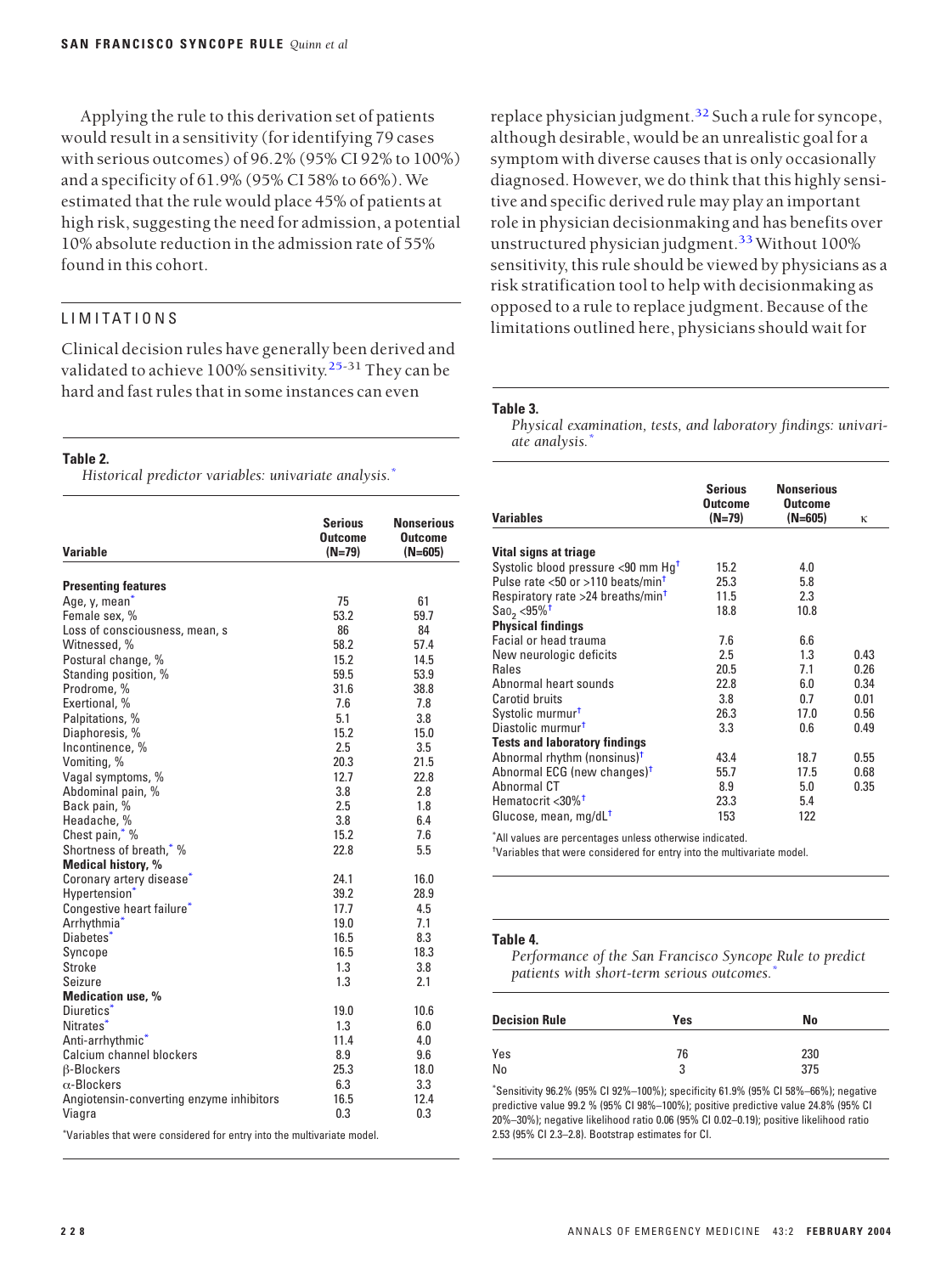<span id="page-5-0"></span>validation studies before implementing the rule in their clinical practice.

When developing any prediction rule, one could always achieve 100% sensitivity, but often at the expense of specificity and overfitting of the statistical model. For example, in this model we could have achieved 100% sensitivity by adding age older than 75 years to the rule, which would have identified the 3 patients not predicted by the rule. In this scenario, specificity would have dropped to 44% because 108 patients without serious outcomes would have been classified as high risk. We thought that the tradeoff was suboptimal because the absolute admission rate for patients deemed to be high risk would be the same as, if not slightly higher than, baseline. We were also aware

#### **Figure.**

*Decision tree to derive the San Francisco Syncope Rule.*



that rare serious outcomes not in our derivation set would make validating any rule with 100% sensitivity and certainty almost impossible. We thus accepted a rule that maximized sensitivity and specificity at the expense of not achieving 100% sensitivity.

In most situations, clinical decision rules have been developed in which the outcome measure is discrete, clearly defined, and easily measured, such as fracture versus no fracture on radiograph. For syncope, determining and defining an outcome for a symptom that is often not diagnosed and whose causes are so diverse was a challenging and important part of this study. This problem was addressed before the start of our study by creating a definition of a serious outcome that would define outcomes that most people would agree were serious and would require acute evaluation or treatment should they have occurred by day 7. The outcome measure in this study was achieved through a consensus of experts, and we purposely made the outcome broad and inclusive to try to include all possible serious outcomes.

The use of this broad inclusive composite outcome does lead to further limitations. Most important, by using a composite outcome the rule may not accurately predict outcomes represented by just a few cases or by potentially rare cases not even present in this cohort. For example, in our study we had only 6 serious neurologic outcomes and 1 ectopic pregnancy that were explained by the rule. Unlike cardiac outcomes, which were the majority in this study, these outcomes will require much larger numbers of patients in validation studies to determine whether the rule really fits these conditions, which may cause our sensitivity to be lower than reported in this study. However, many underrepresented outcomes usually do not present solely as syncope and have other presentations with definitive and alternative means of testing and diagnosis available (eg, subarachnoid hemorrhage). Tests for some of these conditions have been shown to be of limited value in assessing all patients with syncope<sup>[17](#page-7-0)</sup> (eg, CT scanning).

The seriousness of the 3 outcomes not predicted by our rule and predicted only by a nonspecific age criterion can be debated. Of these 3 patients, 2 had small troponin elevations less than 2 µg/L, with normal ECG results, and 1 of these 2 patients had a negative cardiac catheterization result. Although they were considered non–Q wave myocardial infarctions by the physicians caring for the patients, the seriousness of the isolated troponin elevations can be questioned.[34](#page-7-0) Our broad definition of myocardial infarction and our focus on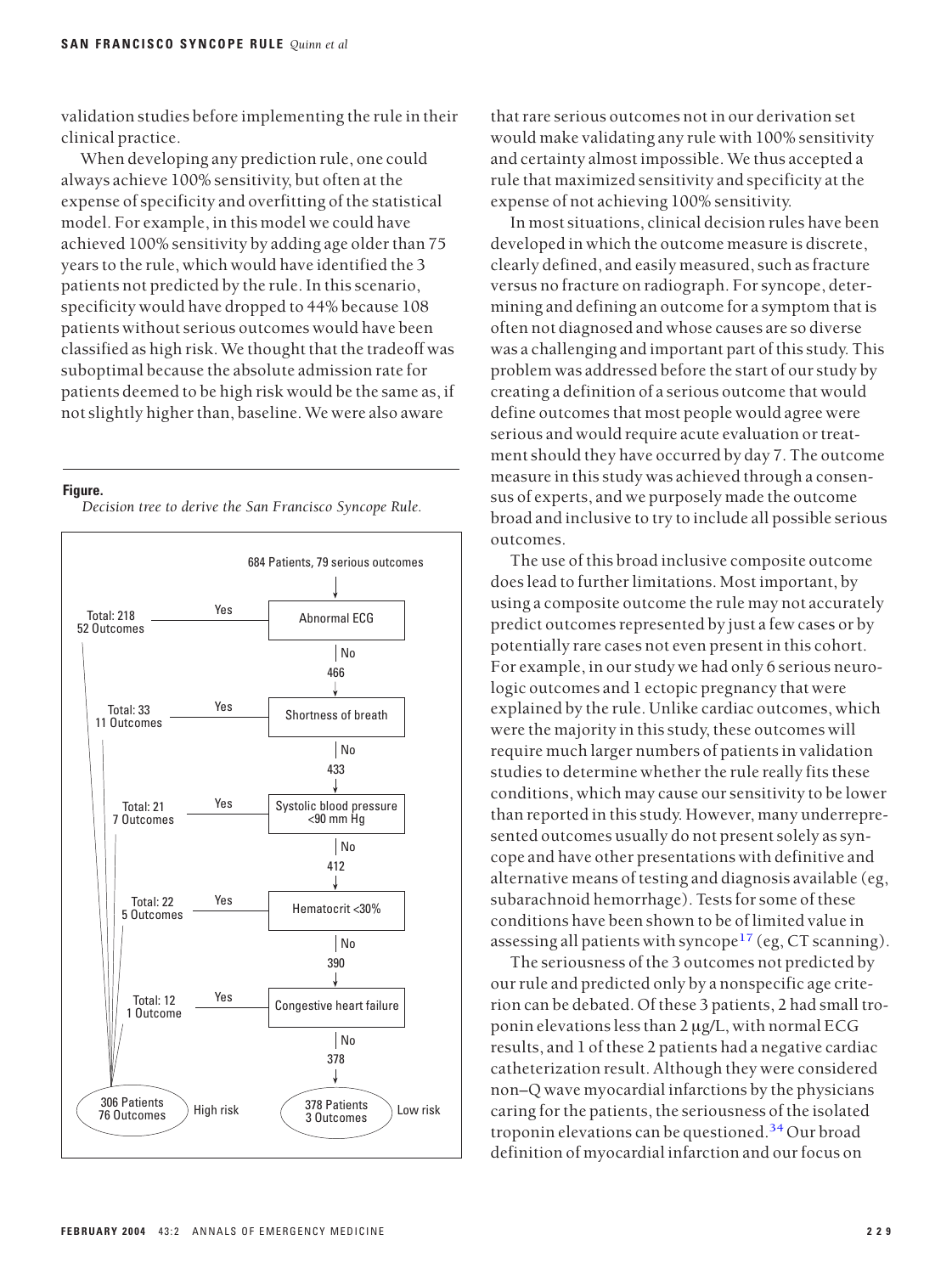short-term outcomes also explains the proportionally high rate of acute myocardial infarctions in this cohort compared with studies with long-term follow-up.[18](#page-7-0)A third patient was a patient readmitted for syncope within a week of her initial visit, without a cause found. All these patients are alive at 1 year without any related morbidity. Physicians should draw their own conclusions about these patients that the rule did not correctly classify and should be aware of important limitations introduced into the study by using such a broad and allencompassing outcome definition.

Finally, we purposely did not develop the rule with the physician's decision to admit as the primary outcome. Thus, this rule is not a decision rule to predict admission. The reasons to admit often take other factors (eg, social factors) into consideration that, although important, we believed were not specific to whether patients with syncope are at acute risk for serious outcomes that require acute hospitalization.

# DISCUSSION

Despite the noted limitations, to our knowledge this is one of the largest prospective cohort studies of syncope patients reported and the only attempt to derive a clinical decision rule to identify patients at risk for shortterm serious outcomes. We evaluated the accuracy and reliability of 50 predictor variables used in the evaluation of patients with syncope and developed a highly sensitive clinical decision rule that we believe will augment physician judgment and allow physicians to rationally decide which patients with syncope need admission according to their risk for short-term serious outcomes. The rule is not complex and is easily remembered by a simple mnemonic, CHESS (history of Congestive heart failure, Hematocrit <30%, abnormal ECG, a patient complaint of Shortness of breath, and a triage Systolic blood pressure <90 mm Hg). The San Francisco Syncope Rule was derived according to strict methodologic standards and provides tight CIs around the estimated sensitivities and specificities for determining patients at risk.<sup>[35,3](#page-8-0)6</sup> Further work will evaluate the rule for accuracy and reliability, acceptability to clinicians, actual effect on patient care, and cost-effectiveness.

Others agree with us that the current use of hospitalization for patients with syncope is inefficient and highly variable and that there is a need for a more cost-effective approach.<sup>[21,](#page-7-0)37-44</sup> Many things can cause syncope, and the potential diseases that cause it span multiple specialties, making it sometimes difficult to

develop an optimal evaluation and management plan. Other investigators have also done excellent work to determine the best diagnostic and treatment strategies for patients with syncope<sup>[13-1](#page-7-0)5</sup>; however, even the most rigorous strategies still result in the majority of patients having unclear causes for their loss of conscious-ness.<sup>[13,](#page-7-0)15,45</sup> Multiple studies have shown that the 1-year mortality rates for patients with unknown cause of syncope are 4% to 6%, and rates for high-risk patients are as high as  $30\%$ .<sup>[16,1](#page-7-0)7,19,45</sup> Kapoor and Hanusa<sup>[46](#page-8-0)</sup> also showed that syncope itself is not an independent risk factor for increased overall mortality, cardiac mortality, or cardiovascular events. What is clear is that underlying heart disease is a risk factor for mortality, regardless of whether the patient had a syncopal episode. It could be argued that all patients with syncope and cardiac risk factors need further evaluation beyond the ED and that admission should be recommended for patients whose syncope is believed to be a symptom of active cardiac dis-ease.<sup>[11,1](#page-7-0)3-15</sup> This is often unclear, and it is also evident that there are other noncardiac causes of syncope that require immediate attention.[47](#page-8-0) Leading experts have concurred that recommendations for hospital admission should be based on the potential for adverse outcomes if the evaluation is delayed, but they concluded that no studies have directly addressed this question. [11,](#page-7-0)14

To answer this question, instead of focusing on longterm outcomes and diagnoses, we focused on 7-day outcomes to achieve our goals, our rationale being that if a serious outcome happened 7 days after an initial ED visit, it would be hard to justify that an emergency admission 7 days earlier was the only way to diagnose and treat that patient. Although some may argue that an acute admission could be warranted for diagnosing a serious condition that could present as a serious outcome in 14 days, 1 month, or even a year, that rationale assumes that important diagnoses can be made only for inpatients and that outpatient follow-up is inefficient or unavailable. Furthermore, researchers choosing to validate our rule should be careful to choose their outcome measures, should they attempt to validate the rule for other than short-term outcomes. Outcomes in our study were picked as important outcomes by day 7 because we believed that they would justify an admission. Using the same outcomes at 1 year or even a month would not be appropriate. For example, in this study 3 patients had pacemakers placed after outpatient evaluation between days 14 and 30 and by our day 7 study definition had serious outcomes. Two of these patients had uneventful 1-day admissions after their ini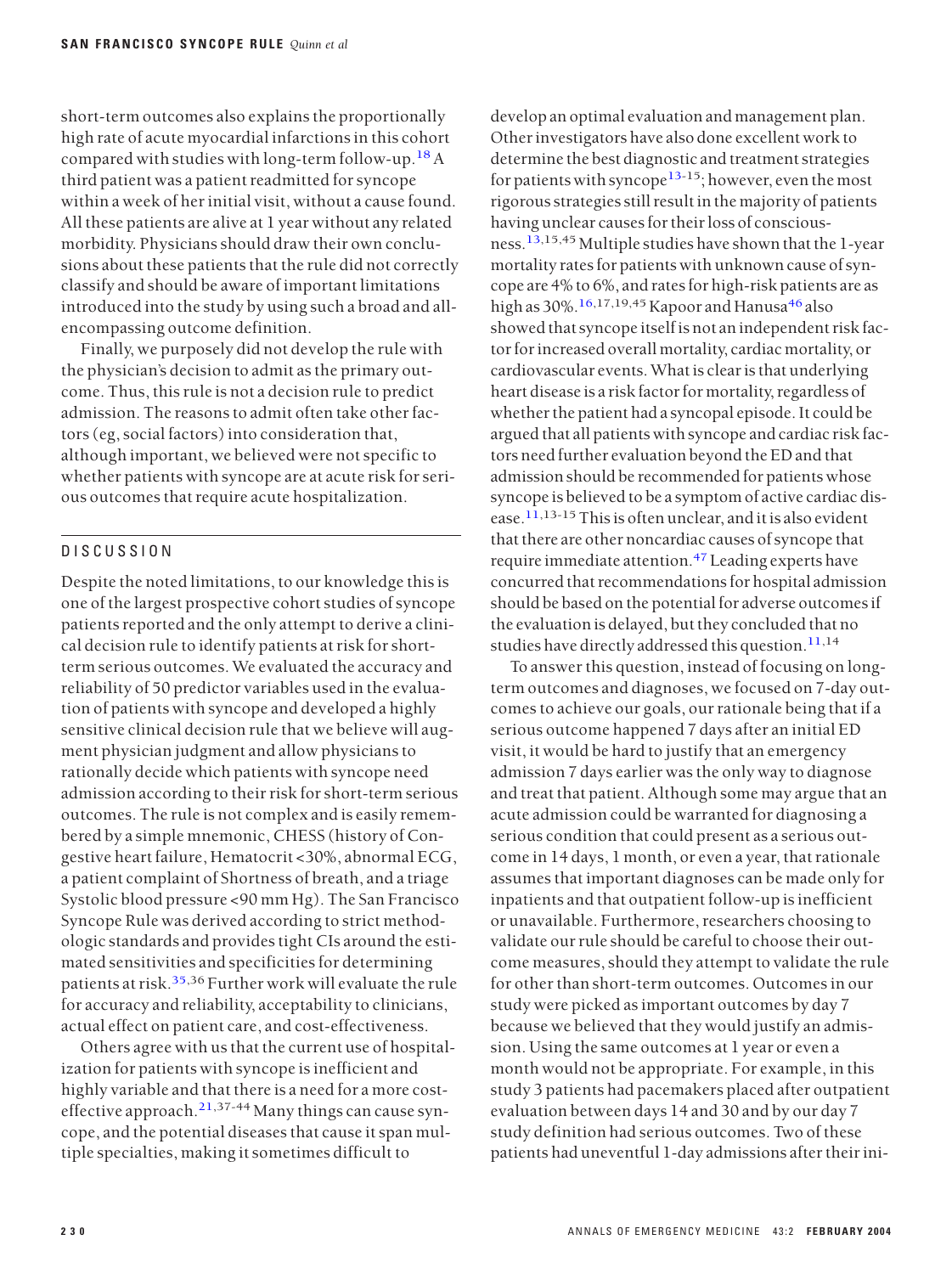<span id="page-7-0"></span>tial ED evaluation, and subsequently all 3 patients did well and had no other hospitalizations or further ED visits. Reporting day 30 outcomes with our defined outcome measures would have been inappropriate for these cases for the purposes of helping with acute admission decisions because it could be argued that not admitting these patients would have been the right decision and the rule correctly classified these patients. Investigators interested in the performance of the rule in predicting long-term outcomes should pick more appropriate welldefined long-term outcomes such as mortality.

This large prospective cohort study has shown that many variables are associated with serious outcomes in patients with syncope. In this derivation set, our decision rule was 96% sensitive and 62% specific for predicting acute day 7 serious outcomes. The rule emphasizes the importance of the ECG and a history of congestive heart failure that have also been important predictors of 1-year mortality and surrogates for organic heart disease on other multivariate analysis.<sup>19,20,48</sup> Our derived decision rule now needs to be prospectively validated on a large cohort of patients before physicians consider introducing it into clinical practice.

We thank Michael Callaham, MD, Kanu Chaterjee, MD, Lee Goldman, MD, Gabriel Gregaratos, MD, Charles Murphy, MD, and Hugh West, MD, for their review of the predictor variables and serious outcome definitions used in the study, as well as Zeyad Azem, MS (Angoss Software), for his help with the statistical analysis.

Author contributions: JVQ, IGS, and GAW conceived and designed the trial. JVQ, DAM, KLS, and MAK supervised the conduct of the trial and data collection and provided database management and quality control. JVQ, IGS, MAK, and GAW contributed to the statistical analysis with advice, with JVQ and IGS doing the primary analysis. JVQ drafted the manuscript, with all authors contributing significantly to its revisions. JVQ takes responsibility for the paper as a whole.

Received for publication March 7, 2003. Revisions received April 23, 2003; May 16, 2003; May 23, 2003; June 6, 2003; June 27, 2003; and July 31, 2003. Accepted for publication August 13, 2003.

The authors report this study did not receive any outside funding or support.

## **Reprints not available from the authors.**

**Address for correspondence:** James V. Quinn, MD, MS, Division of Emergency Medicine, Stanford University, 701 Welch Road, Building C, Palo Alto, CA 94304; 650-723-6576, fax 650-723-0121; E-mail [quinnj@stanford.edu.](mailto:quinnj@stanford.edu)

#### REFERENCES

1. Wayne NN. Syncope: physiological considerations and an analysis of the clinical characteristics in 510 patients. Am J Med. 1961;30:418-438.

2. Blanc JJ, L'Her C, Touiza A, et al. Prospective evaluation and outcome of patients admitted for syncope over a 1 year period. Eur Heart J. 2002;23:815-820.

3. Ammirati F, Colivicchi F, Minardi G, et al. The management of syncope in the hospital: the OESIL Study (Osservatorio Epidemiologico della Sincope nel Lazio). G Ital Cardiol. 1999;29:533-539.

4. Day S, Cook E, Funkenstein H. Evaluation and outcome of emergency room patients with transient loss of consciousness. Am J Med. 1982;73:15-23.

5. Silverstein MD, Singer DE, Mulley AG, et al. Patients with syncope admitted to medical intensive care units. JAMA. 1982;248:1185-1189.

6. Kapoor WN. Evaluation and management of the patient with syncope. JAMA. 1992;268:2553-2560.

7. Getchell WS, Larsen GC, Morris CD, et al. A comparison of Medicare fee-for-service and a group-model HMO in the inpatient management and long-term survival of elderly individuals with syncope. Am J Manag Care. 2000;6:1089-1098.

Nyman JA, Krahn AD, Bland PC, et al. The costs of recurrent syncope of unknown origin in elderly patients. Pacing Clin Electrophysiol. 1999;22:1386-1394.

Zaidi AM, Fitzpatrick AP. Investigation of syncope: increasing the yield and reducing the cost. Eur Heart J. 2000;21:877-880.

10. Kapoor WN. Workup and management of patients with syncope. Med Clin North Am. 1995;79:1153-1170.

11. Kapoor WN. Syncope. New Engl J Med. 2000;343:1856-1862.

12. Graham I, Stiell I, McAuley L, et al. Potential areas for new clinical decision rules: comparison of North America and Europe [abstract]. Int J Technol Assess Health Care. 1999;15:126.

13. Linzer M, Yang EH, Estes NA 3rd, et al. Diagnosing syncope: part 1: value of history, physical examination, and electrocardiography: clinical efficacy assessment project of the American College of Physicians. Ann Intern Med. 1997;126:989-996.

14. Brignole M, Alboni P, Benditt D, et al. Guidelines on management (diagnosis and treatment) of syncope. Eur Heart J. 2001;22:1256-1306.

15. Linzer M, Yang EH, Estes NA 3rd, et al. Diagnosing syncope: part 2: unexplained syncope: clinical efficacy assessment project of the American College of Physicians. Ann Intern Med. 1997;127:76-86.

16. Kapoor WN, Karpf M, Wieand S, et al. A prospective evaluation and follow-up of patients with syncope. New Engl J Med. 1983;309:197-204.

17. Eagle KA, Black HR. The impact of diagnostic tests in evaluating patients with syncope. Yale J Biol Med. 1983;56:1-8.

18. Sarasin FP, Louis-Simonet M, Carballo D, et al. Prospective evaluation of patients with syncope: a population-based study. Am J Med. 2001;111:177-184.

19. Martin TP, Hanusa BH, Kapoor WN. Risk stratification of patients with syncope. Ann Emerg Med. 1997;29:459-466.

20. Oh JH, Hanusa BH, Kapoor WN. Do symptoms predict cardiac arrhythmias and mortality in patients with syncope? Arch Intern Med. 1999;159:375-380.

21. Gallagher EJ. Hospitalization for fainting: high stakes, low yield. Ann Emerg Med. 1997;29:540-542.

22. Quinn JV, McDermott DA, Stiell IG, et al. Physician judgment in evaluating patients with syncope. Acad Emerg Med. 2002;9:452-453.

23. Landis JR, Koch GG. The measurement of observer agreement for categorical data. Biometrics. 1977;33:111-123.

24. Friedman JH. A recursive partitioning decision rule for nonparametric classification. IEEE Trans Comput. 1977;16:404-408.

25. Stiell IG, Greenberg GH, McKnight RD, et al. A study to develop clinical decision rules for the use of radiography in acute ankle injuries. Ann Emerg Med. 1992;21:384-390. 26. Stiell IG, Greenberg GH, Wells GA, et al. Derivation of a decision rule for the use of radiography in acute knee injuries. Ann Emerg Med. 1995;26:405-413.

27. Stiell IG, Greenberg GH, Wells GA, et al. Prospective validation of a decision rule for the use of radiography in acute knee injuries. JAMA. 1996;275:611-615.

28. Stiell IG, Wells GA, Vandemheen K, et al. The Canadian CT Head Rule for patients with minor head injury. Lancet. 2001;357:1391-1396.

29. Stiell IG, Wells GA, Vandemheen KL, et al. The Canadian C-spine rule for radiography in alert and stable trauma patients. JAMA. 2001;286:1841-1848.

30. Hoffman JR, Mower WR, Wolfson AB, et al. Validity of a set of clinical criteria to rule out injury to the cervical spine in patients with blunt trauma: National Emergency X-Radiography Utilization Study Group. New Engl J Med. 2000;343:94-99.

31. Haydel MJ, Preston CA, Mills TJ, et al. Indications for computed tomography in patients with minor head injury. New Engl J Med. 2000;343:100-105.

32. Salt P, Clancy M. Implementation of the Ottawa Ankle Rules by nurses working in an accident and emergency department. J Accid Emerg Med. 1997;14:363-365.

33. Quinn JV, Stiell IG, Sellers KL, et al. San Francisco Syncope Rule vs. physician judgment for predicting patients with serious outcomes. Acad Emerg Med. 2003;10:539-540. 34. Barasch E, Kaushik V, Gupta R, et al. Elevated cardiac troponin levels do not predict adverse outcomes in hospitalized patients without clinical manifestations of acute coronary syndromes. Cardiology. 2000;93:1-6.